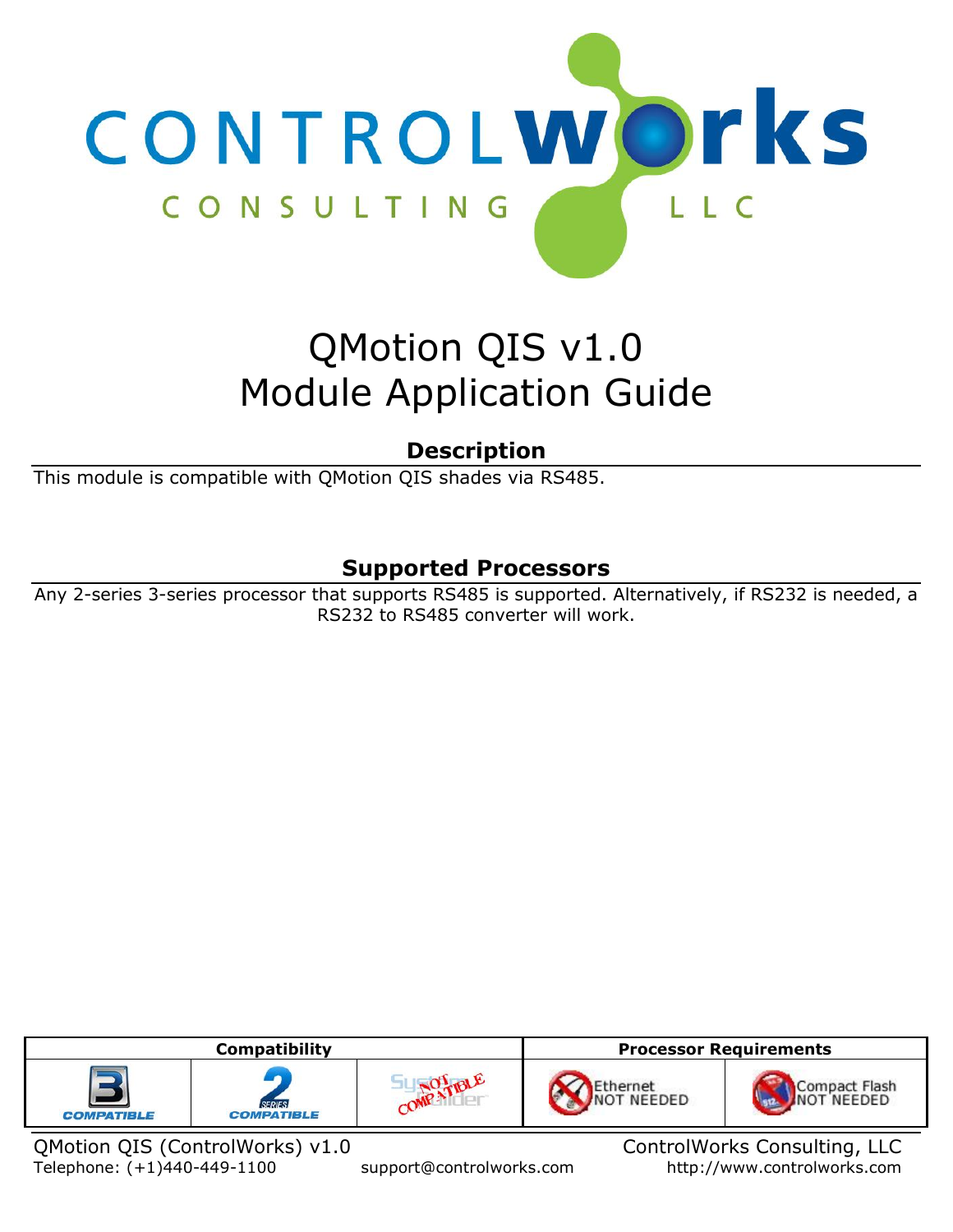

| <b>SERIAL SETTINGS</b> |             |
|------------------------|-------------|
| COMM STD               | RS485       |
| BAUD RATE              | 115200      |
| DATA BITS              | 8           |
| STOP BITS              |             |
| PARITY                 | <b>NONE</b> |
| HW HANDSHAKING         | <b>NONE</b> |
| SW HANDSHAKING         | <b>NONE</b> |

WWW.CONTROLWORKS.COM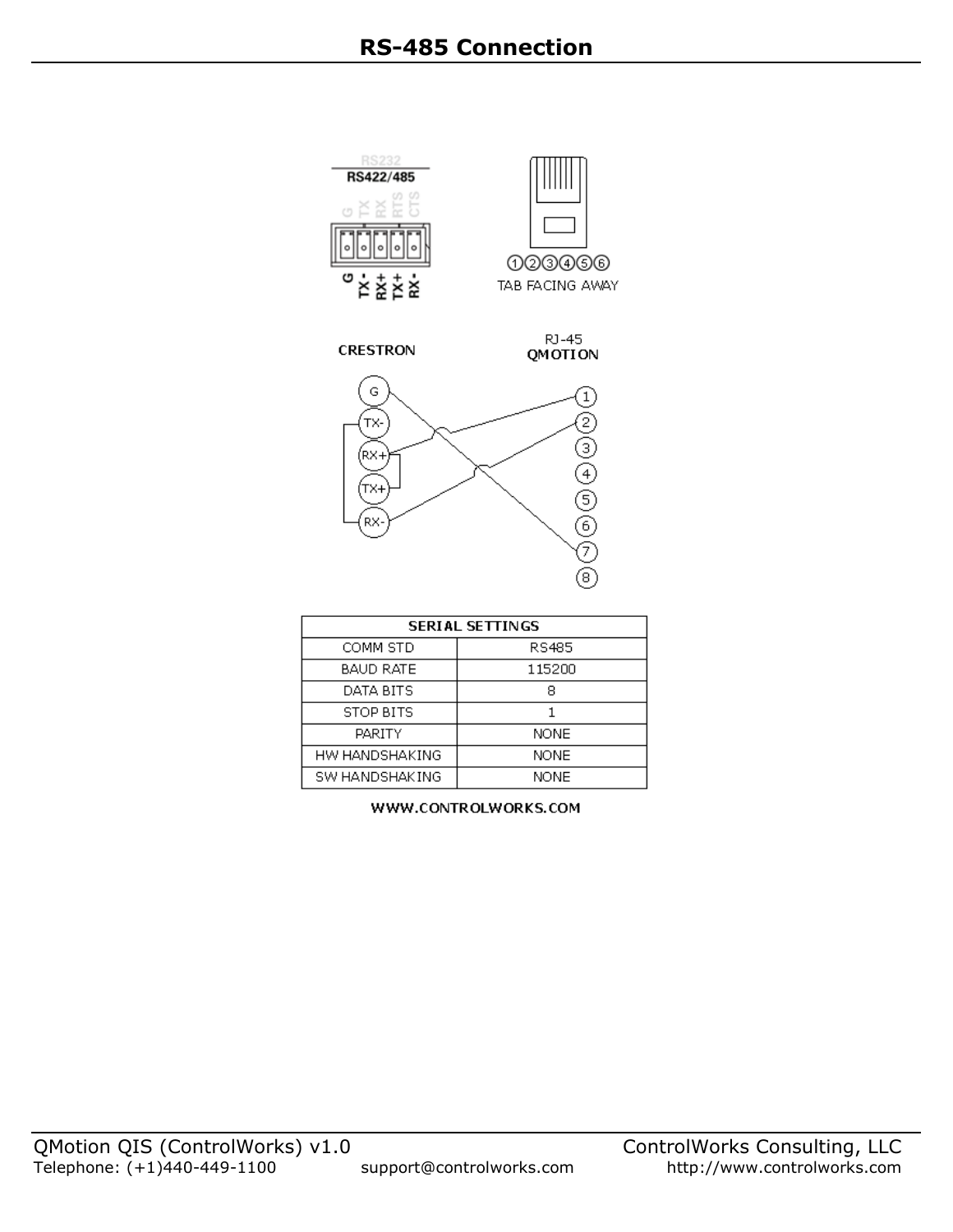### **Determining shade addresses.**

Currently, the only way to determine shade addresses is to:

- Apply power to the shade. This will generate a response that you can view in Crestron Debugger in which you can see the address.
- Tug on a shade. This will generate a response that you can view in Crestron Debugger in which you can see the address.

The address will be located between the  $\{\}$ . i.e. [#]  $\{SHADEID\}$  .... $\XOD\XOA$ 

### **Polling**

The modules will not poll for feedback automatically. You will need poll at a frequency that you see fit for your project. Each Shade module has a poll input to query the shades current position. See the demo program for an example.

### **Sliders and Shades Controls**

The analog input for any goto levels should never be ramped, it should be initialized. When using sliders and shade objects in VTPro-e, we recommend only sending the final touched position. See the demo program for an example.

#### **Groups**

At this time the only way to determine what group(s) is assigned to a shade is to pulse the query groups input and watch in SIMPL Debugger for the response. The response will contain the id's for each group the shade is in.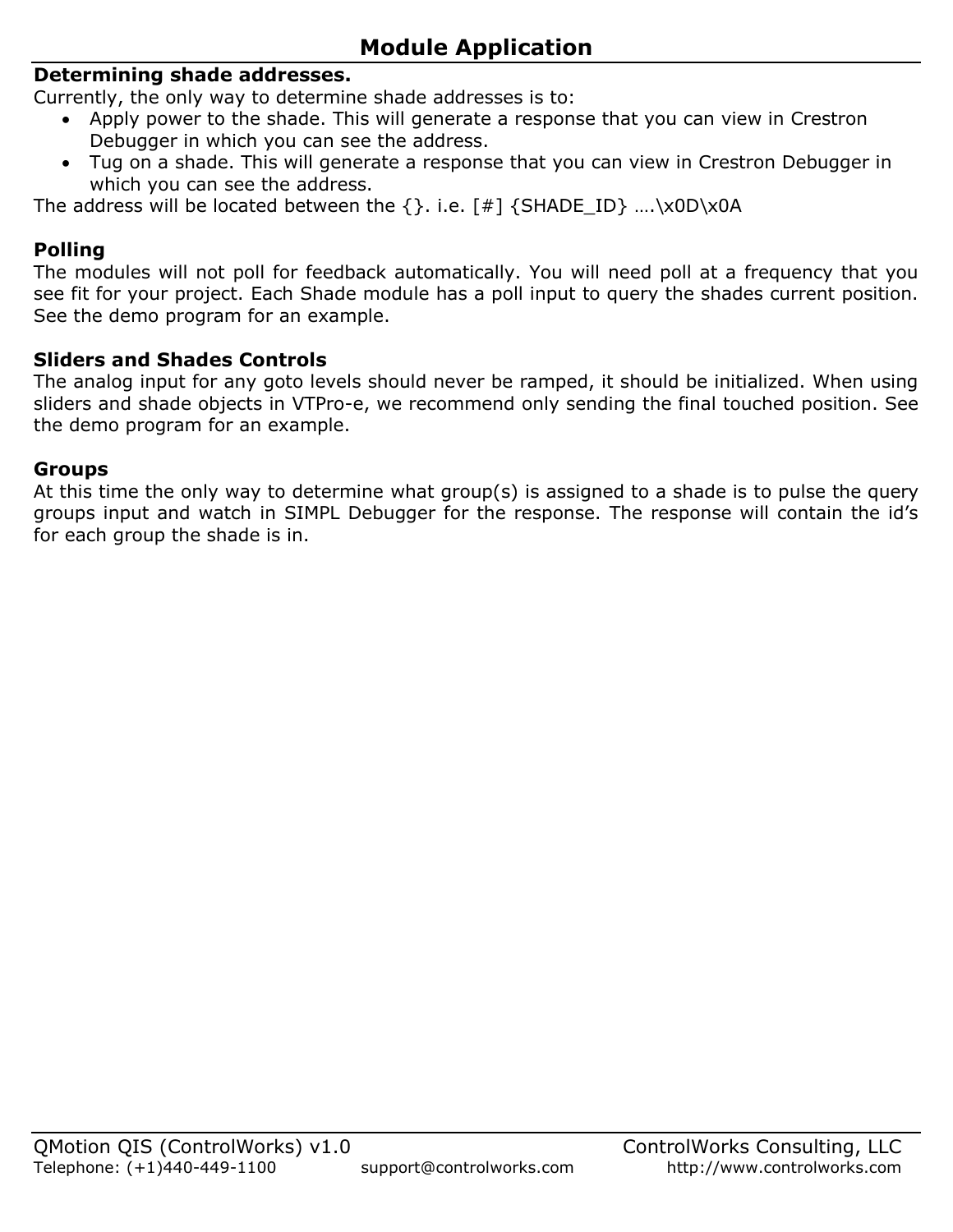Bracketed signals such as "[signal\_name]" are optional signals

# **DIGITAL INPUTS**

### **ANALOG INPUTS**

| <b>SERIAL INPUTS</b> |                                                 |
|----------------------|-------------------------------------------------|
|                      |                                                 |
|                      |                                                 |
|                      | modules [to_shade_processor] output. . See demo |
|                      | program for an example.                         |

### **DIGITAL OUTPUTS**

# **ANALOG OUTPUTS**

#### **SERIAL OUTPUTS**

|                   | modules [from_shade_processor] input. See demo<br>program for an example. |
|-------------------|---------------------------------------------------------------------------|
| <b>PARAMETERS</b> |                                                                           |
|                   |                                                                           |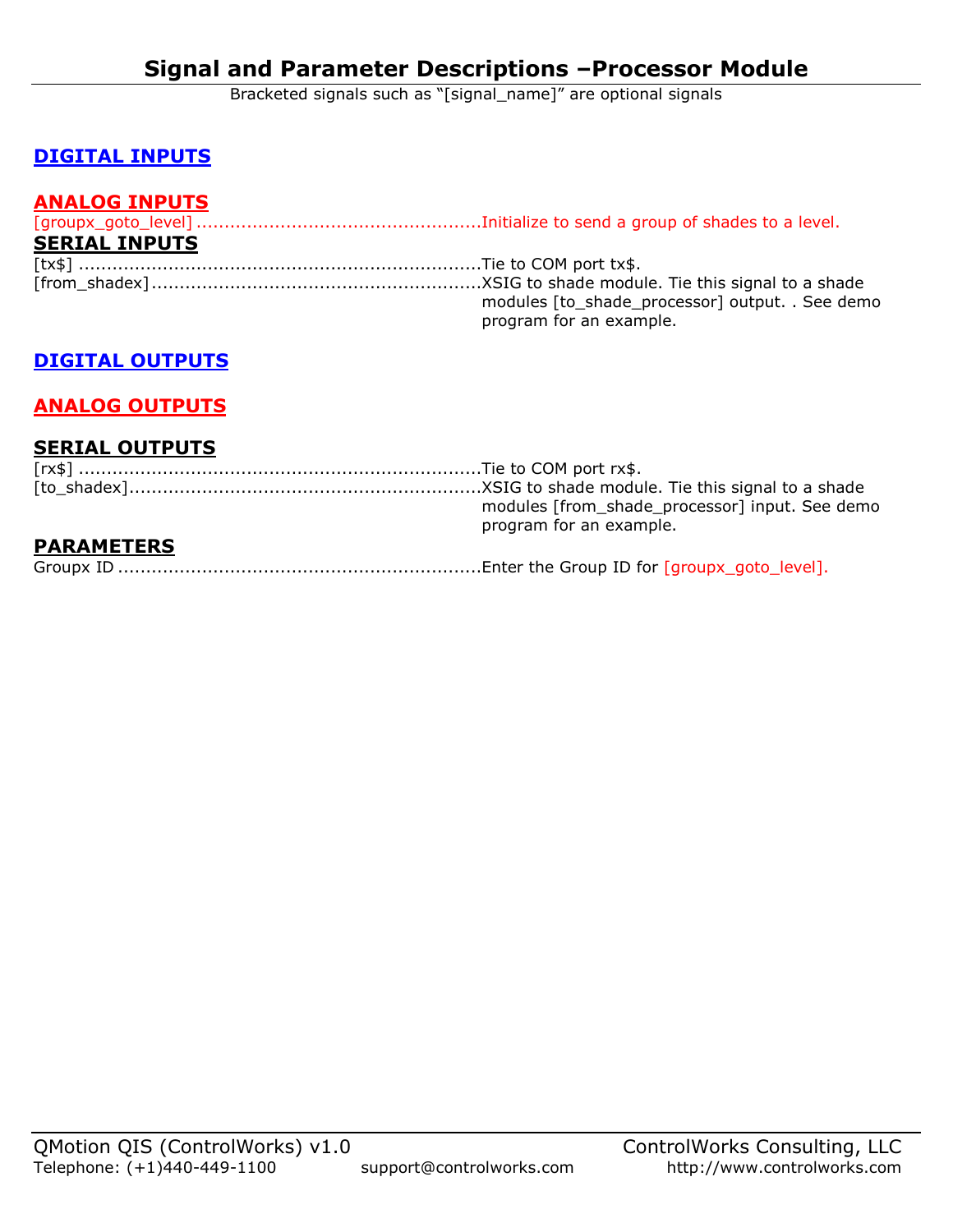Bracketed signals such as "[signal\_name]" are optional signals

# **DIGITAL INPUTS**

| it reaches the upper limit.                         |
|-----------------------------------------------------|
|                                                     |
| reaches the lower limit.                            |
|                                                     |
|                                                     |
|                                                     |
| Shade will respond with all group id's that its in. |
|                                                     |
| travel up and down for approximately 20 seconds.    |
|                                                     |
| analog on [group id].                               |
|                                                     |
| the analog on [group_id].                           |

# **ANALOG INPUTS**

|                      | corresponds to the lower limit and 65535d corresponds |
|----------------------|-------------------------------------------------------|
|                      | to the upper limit. Do not Ramp the input.            |
|                      |                                                       |
|                      | [remove group id].                                    |
| <b>SERIAL INPUTS</b> |                                                       |
|                      |                                                       |
|                      | processors [to shadex] output. See demo program for   |
|                      | an example.                                           |

# **DIGITAL OUTPUTS**

# **ANALOG OUTPUTS**

| where 0d corresponds to the lower limit and 65535d      |
|---------------------------------------------------------|
| corresponds to the upper limit.                         |
|                                                         |
| then output is reseeded by the actual level of shade as |
| reported from the Shade when the shade reports its      |
| final position. Od corresponds to the lower limit and   |

65535d corresponds to the upper limit.

# **SERIAL OUTPUTS**

|                   | processors [from_shadex] input. See demo program |
|-------------------|--------------------------------------------------|
|                   | for an example.                                  |
| <b>PARAMETERS</b> |                                                  |
|                   | described above.                                 |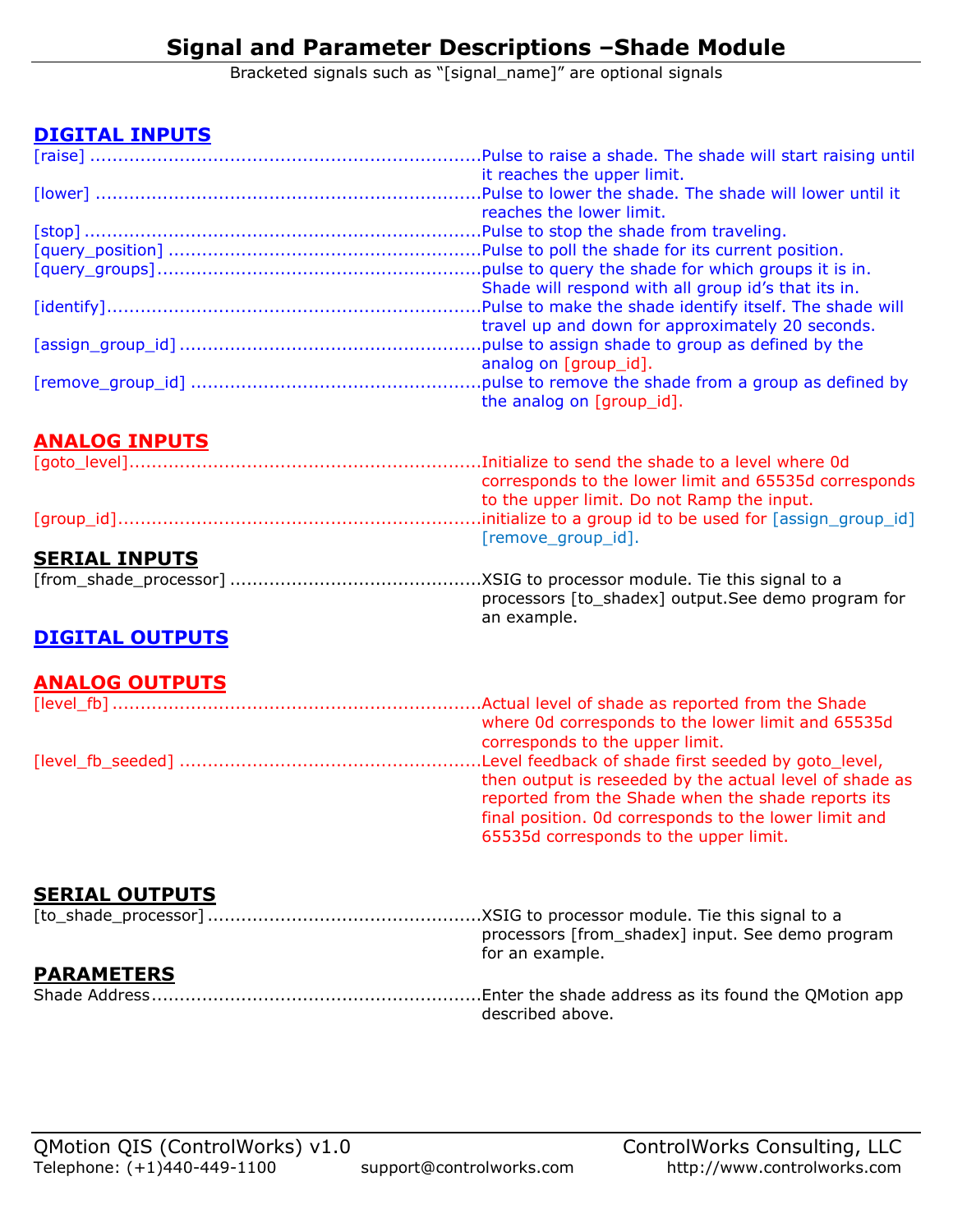This module is supported by ControlWorks Consulting, LLC. Should you need support for this module please email support@controlworks.com or call us at 440-449-1100. ControlWorks normal office hours are 9 AM to 5 PM Eastern, Monday through Friday, excluding holidays.

Before calling for support, please ensure that you have loaded and tested operation using the included demonstration program and touchpanel(s) to ensure that you understand the correct operation of the module. It may be difficult for ControlWorks to provide support until the demonstration program is loaded.

Updates, when available, are automatically distributed via Email notification to the address entered when the module was purchased. In addition, updates may be obtained using your username and password at [https://www.controlworks.com/Customers/Login.aspx.](https://www.controlworks.com/Customers/Login.aspx)

# **Distribution Package Contents**

The distribution package for this module should include:

QMotion\_QIS\_Processor (ControlWorks)\_v1.0.umc........Crestron User Module QMotion\_QIS\_Engine\_V1.0\_(ControlWorks).usp.............SIMPL+ file used within the processor module QMotion\_QIS\_Engine\_V1.0\_(ControlWorks).ush ............SIMPL+ header file QMotion\_QIS\_Shade\_Control\_(ControlWorks)\_v1.0.umc.SIMPL+ file used within the processor module Qmotion\_QIS\_TSW1052\_(ControlWorks)\_v1.0.vtp.........Demo touchpanel for TSW-1052 Qmotion\_QIS\_Demo\_(ControlWorks)\_v1.0.smw ............Demo program for PRO3 processor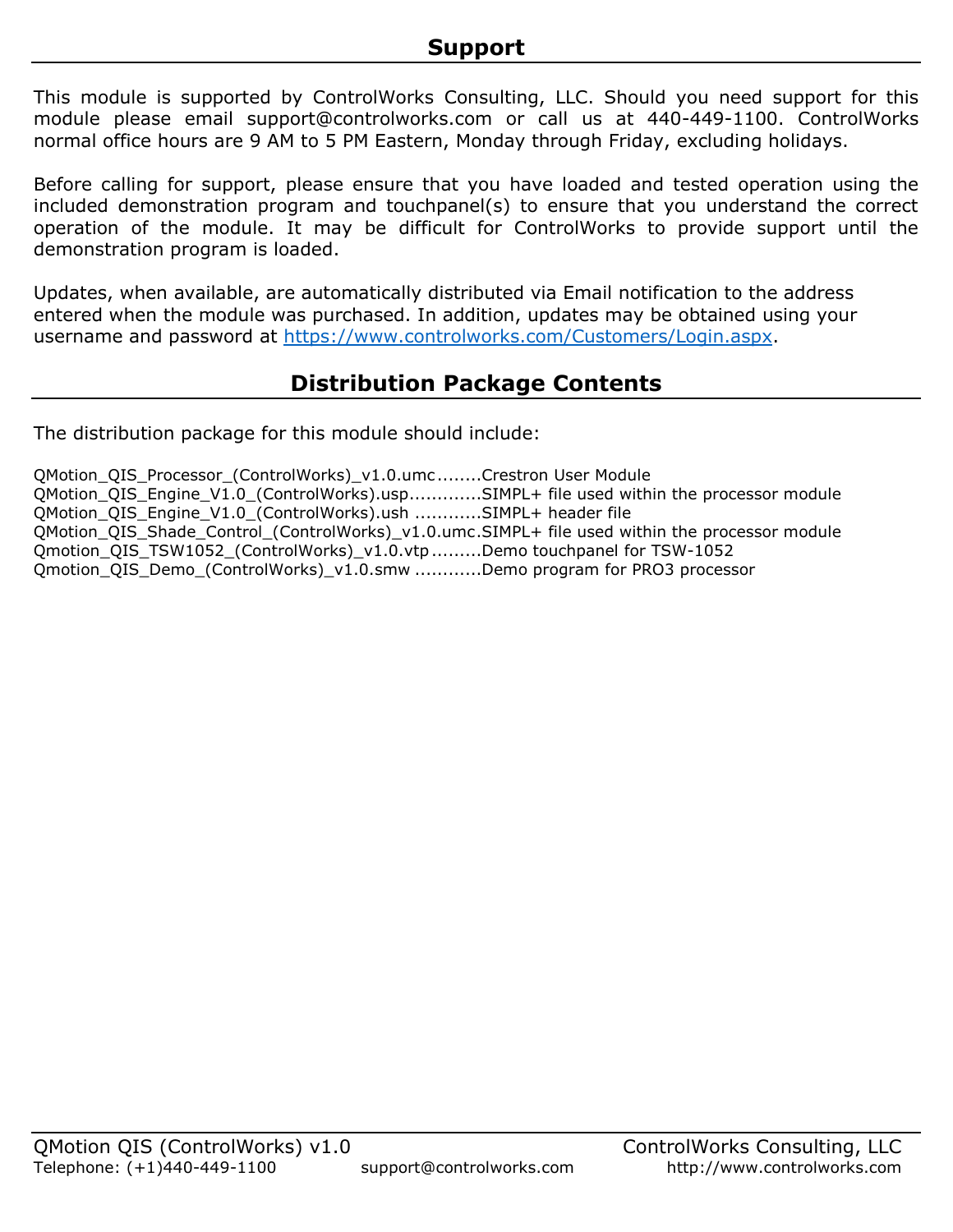# **Revision History**

V1.0 caleb@controlworks.com 2016.08.01 -initial release

# **Development Environment**

This module version was developed on the following hardware and software. Different versions of hardware or software may or may not operate properly. If you have questions, please contact us.

| <b>Manufacturer Hardware</b>   | <b>Software Version</b> |
|--------------------------------|-------------------------|
|                                |                         |
|                                |                         |
| <b>Crestron Hardware</b>       | <b>Firmware Version</b> |
| Crestron AV3 Processor         | 1.501.0013              |
|                                |                         |
| <b>Software</b>                | <b>Software Version</b> |
| <b>SIMPL Windows</b>           | 4.03.24                 |
| Vision Tools Pro-e             | 6.0.07                  |
| <b>Smart Graphics Controls</b> | 2.09.06.01              |
| <b>Crestron Database</b>       | 57.00.003.00            |
| Device Database                | 76.05.002.00            |
|                                |                         |